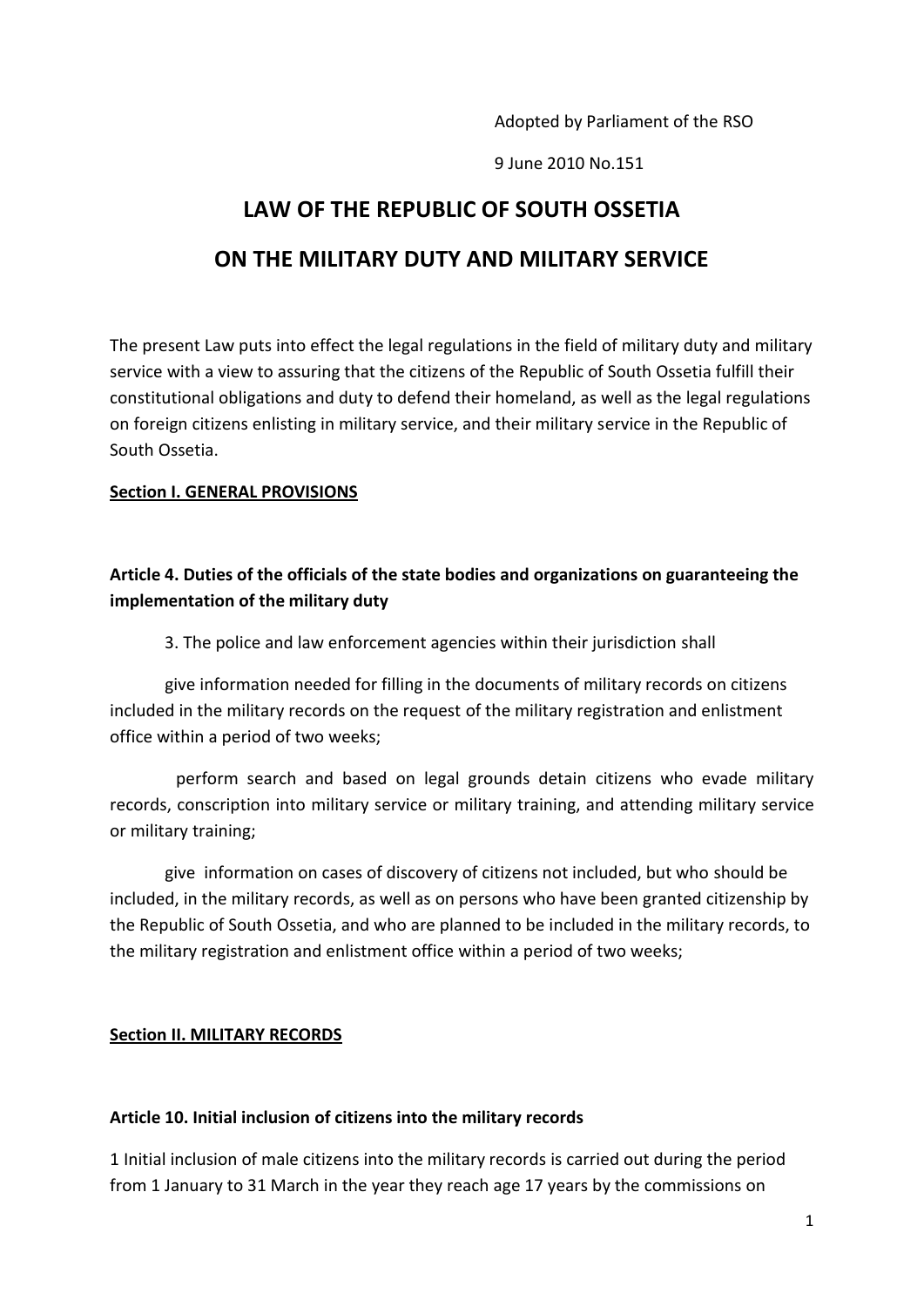including citizens in the military records, formed in the regions by decision of the highest ranking official (leader of the highest executive body of the state power of the Republic of South Ossetia) on the proposal of the military enlistment officer of the Republic of South Ossetia.

#### **Section III. COMPULSORY AND VOLUNTARY TRAINING OF CITIZENS FOR MILITARY SERVICE**

## **Article 14. Teaching the basics of military service in secondary education institutions, primary vocational and secondary vocational education institutions and in learning units of organizations**

1. Prior to being conscribed into military service and during the last two years of study, male citizens are trained in basic military service in secondary education institutions, educational institutions of primary vocational and secondary vocational education. Training for basic military service of male citizens is carried out by qualified teachers of the respective educational institutions in compliance with the state education standards.

The training of male citizens for basic military service envisages the holding of training assemblies for these citizens.

Male citizens who have reached 16, who are employed at organizations and have not yet received training in basic military service in the framework of educational institutions mentioned in paragraph 1 of this article, shall attend classes on the basics of military service at learning centers established by the Government of the Republic of South Ossetia.

### **Article 17. Voluntary training for military service**

1. Voluntary training for military service provides:

Practising military applied kinds of sports;

training under additional educational programs aimed at military training of minors in secondary educational institutions.

2. Voluntary training of citizens for military service is carried out according to the procedure of the Government of the Republic of South Ossetia.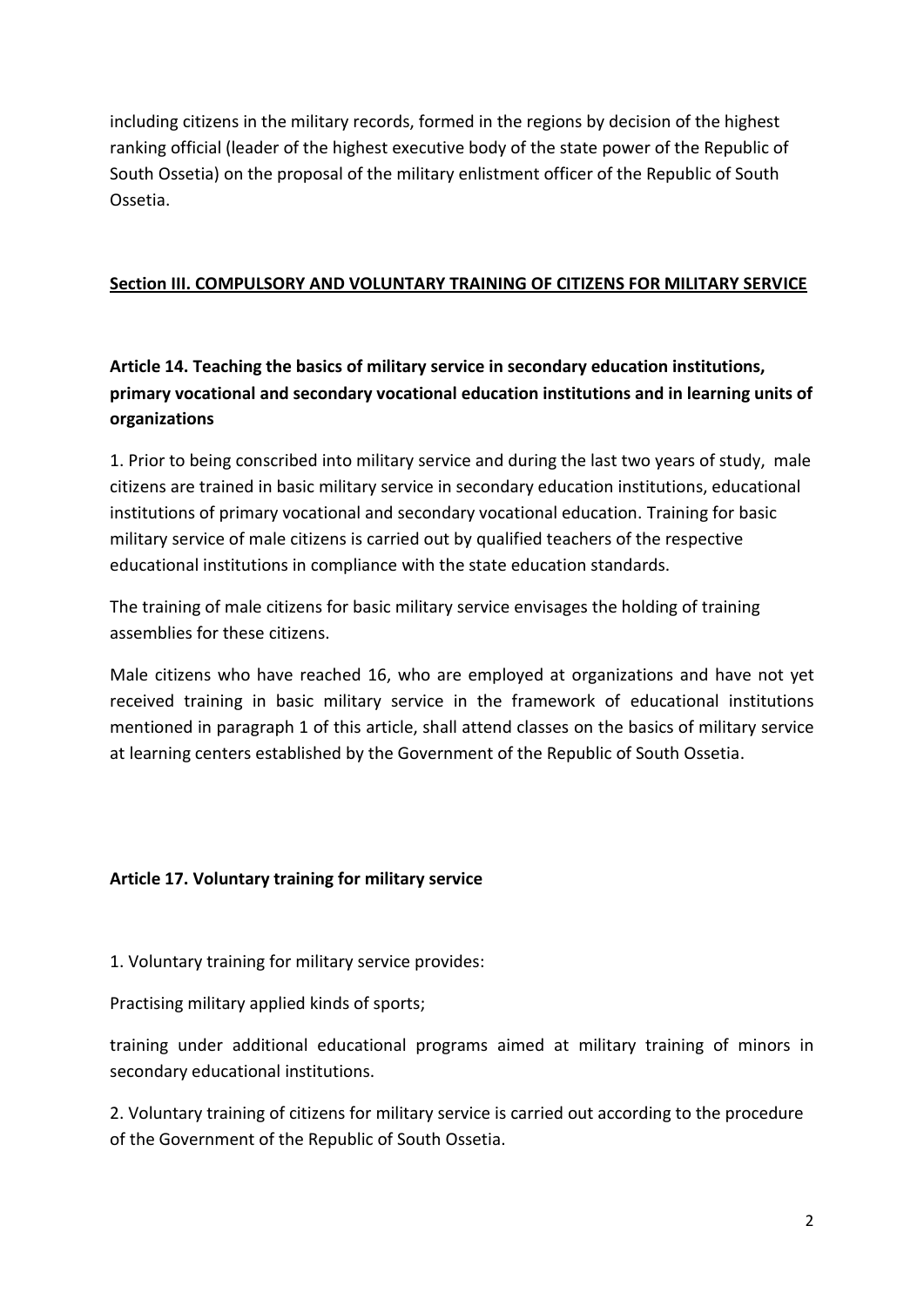### **Article 19. Training under additional educational programs aimed at military training of minors in secondary educational institutions**

1. Government of the Republic of South Ossetia has the right to establish secondary educational institutions with additional educational programs that aim at military training of minors. The provisions of these educational institutions are approved by the Government of the Republic of South Ossetia.

2. Orphan minors and minors deprived of parental care, enrolling in the educational institutions mentioned in paragraph 1 of this article, shall be admitted without examination based on interviews and medical check-up.

### **Section IV. CONSCRIPTION FOR MILITARY SERVICE**

### **Article 21. Citizens to be called up for military service**

1. For military service shall be called up:

a) male citizens between the ages of 18 and 27, who are enlisted or obgliged to be enlisted in the military records and who not in reserve (hereinafter - citizens, not in reserve);

b) male citizens between the ages of 18 and 27, who graduated from the state, municipal or private institutions of higher education that received state accreditation in relevant areas of training (specialties) and enrolled in the reserve with the rank of officer.

2. The following shall not be called up for military service: citizens who in compliance with the present Law are entitled to exemption from military service, from conscription for military service; citizens entitled to deferment from military service, as well as those who are not subject to military conscription.

3. Conscription of citizens to military service is carried out on the basis of the decrees of the President of the Republic of South Ossetia.

4. Decision about recruiting citizens for military service may be taken only after they reach the age of 18.

5. Male citizens included in the reserve, who have been granted the military title of officer, and called up for military service, are given the status of military personnel contracting for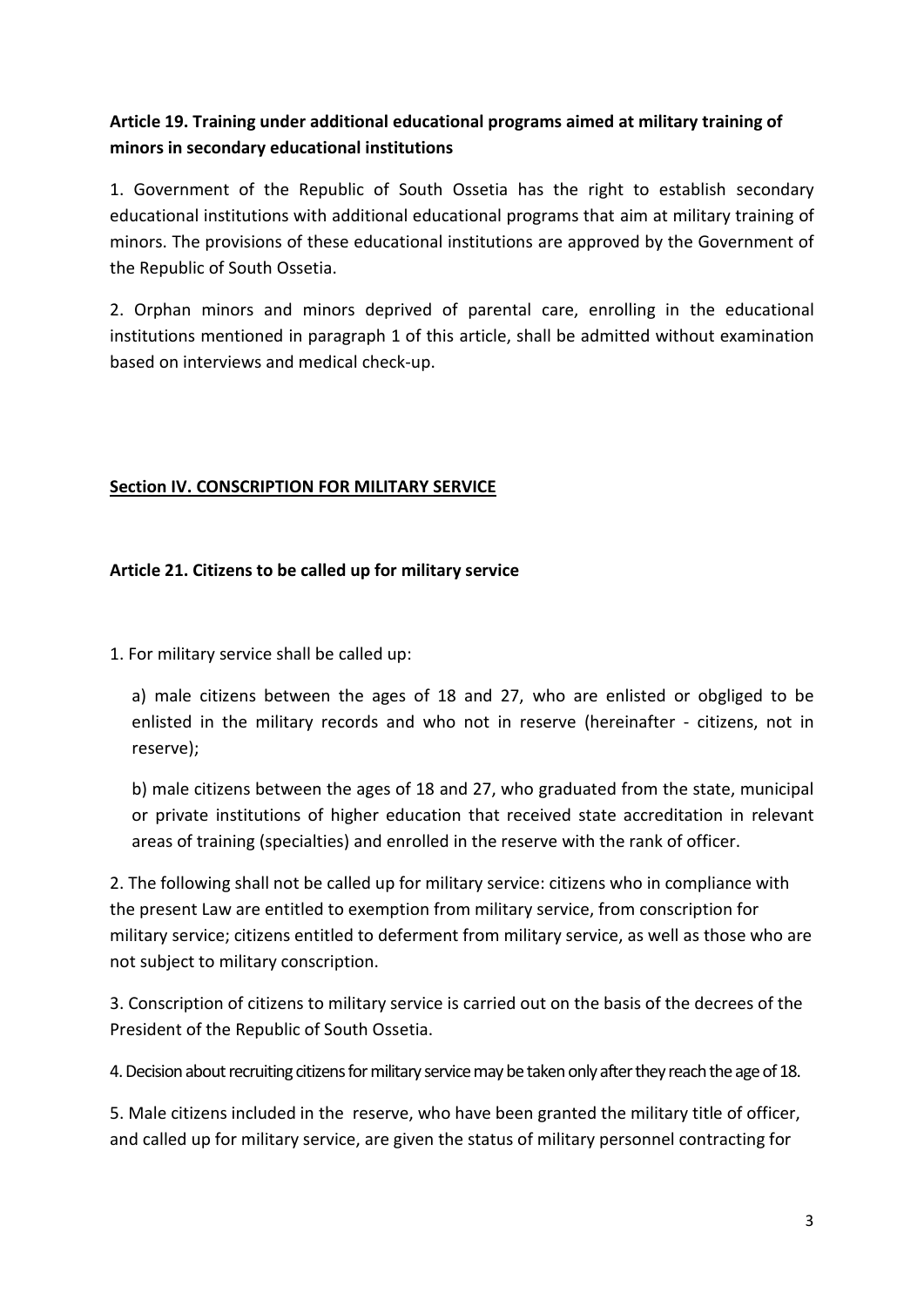military service. The specificity of their military service is stipulated by the present Law and by Provisions on the procedure of military service.

### **Article 22. Exemption from military service. Citizens not subject to military conscription**

- 1. The following citizens are entitled to exemption from military service:
	- a) those who are not considered eligible, or eligible to a certain extent for military service for health reasons;
	- b) those undergoing or having done their military service in the Republic of South Ossetia;
	- c) those who have done their military service abroad.
- 2. Entitled to exemption from military service are the following citizens: a) those who have an academic degree awarded by the state system of certification;

b) are the sons (brothers) of:

- military personnel, who served in the military by conscription and died while performing their military duties, and citizens attending military training, who died while performing military duties during the military training;

- citizens who died as a result of maim (injury, trauma, contusion) or disease received while performing military duties during military service, after discharge from military service or after being expelled from military training or upon the completion of military training.

- 3. The following citizens are not subject to military service:
	- a) those who are punished in the form of obligatory work, re-educational work, limited freedom; those who have been arrested or deprived of liberty;
	- b) those whose sentence for crimes they have committed has not been repealed or come to an end.
	- c) Those who are under preliminary investigation or are implied in a criminal case handed over to the court.

### **Article 23.**

2. The right to a deferment from military service is granted to citizens:

a) enrolled in full-time studies at: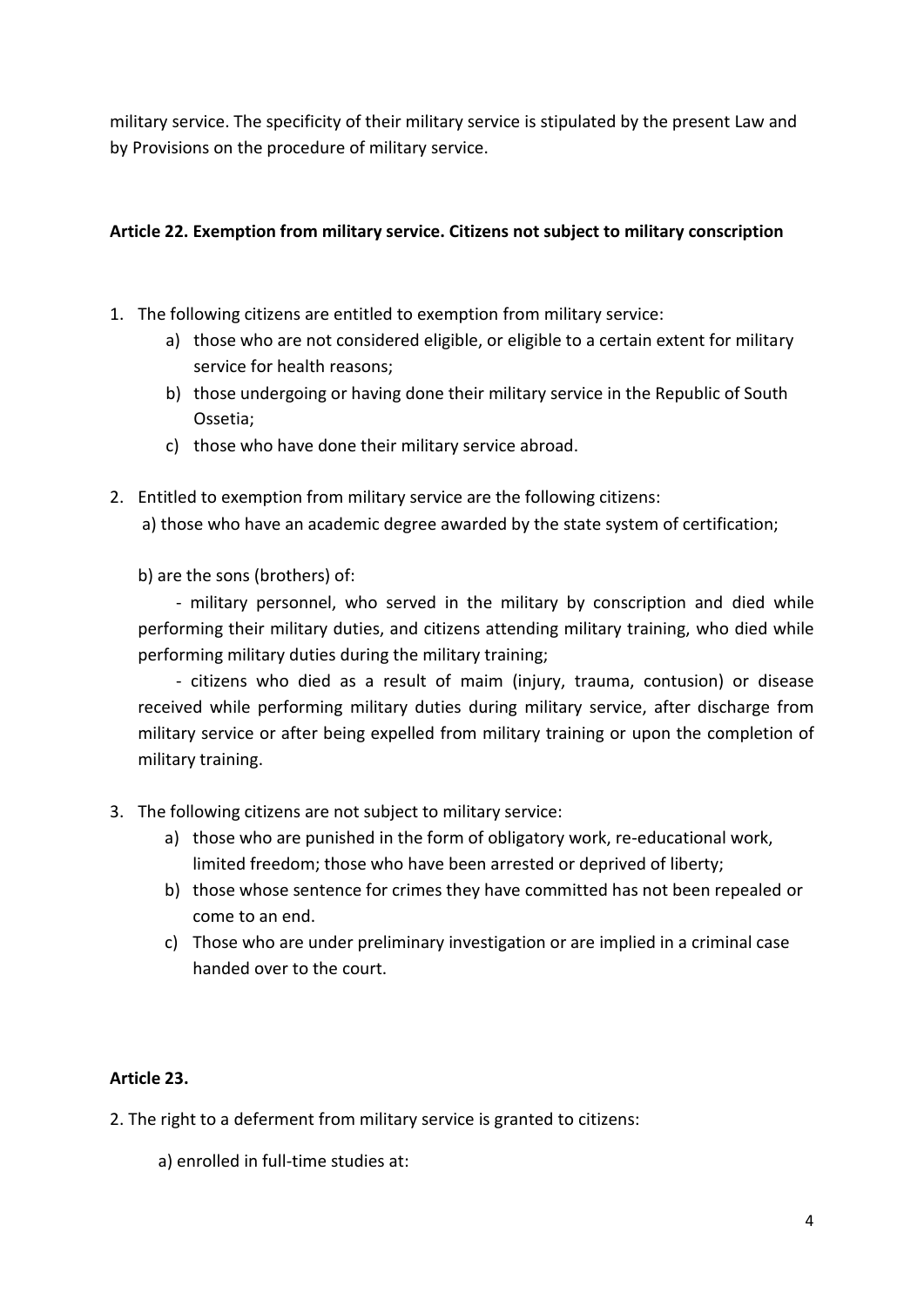- educational institutions that possess state accreditation for secondary educational programs – over the duration of studies but before they achhieve the age 20 years;

#### **SECTION V. CONTRACTING FOR MILITARY SERVICE**

#### **Article 31. Contracting for military service**

1. The following individuals are eligible to sigh a first contract for military service:

- those aged 18 to 40 years;
- foreign nationals aged 18 to 30 years

**Article 33. Enrolment of citizens in the professional military education institutions. Signing contracts for military service with citizens studying in the professional military education institutions.** 

1. The following individuals are eligible to enrol in the professional military education institutions through the Ministry of Defence of the Republic of South Ossetia:

- citizens who have not done military service – from the age of 16 to 22 years;

Male soldiers under 18 expelled from military educational establishments, retire from military service, are sent to the military commissariat for inclusion into military records, and are subsequently recruited for military service on general grounds.

## **Section VIII. RESERVE OF THE ARMED FORCES OF THE REPUBLIC OF SOUTH OSSETIA WITH THE COMMITTEE OF STATE SECURITY**

#### **Article 50. Enrolment in the reserve**

1. Reserve of the Armed Forces of the Republic of South Ossetia is created from the following citizens:

- those who have not served in military service due to exemption from military service;